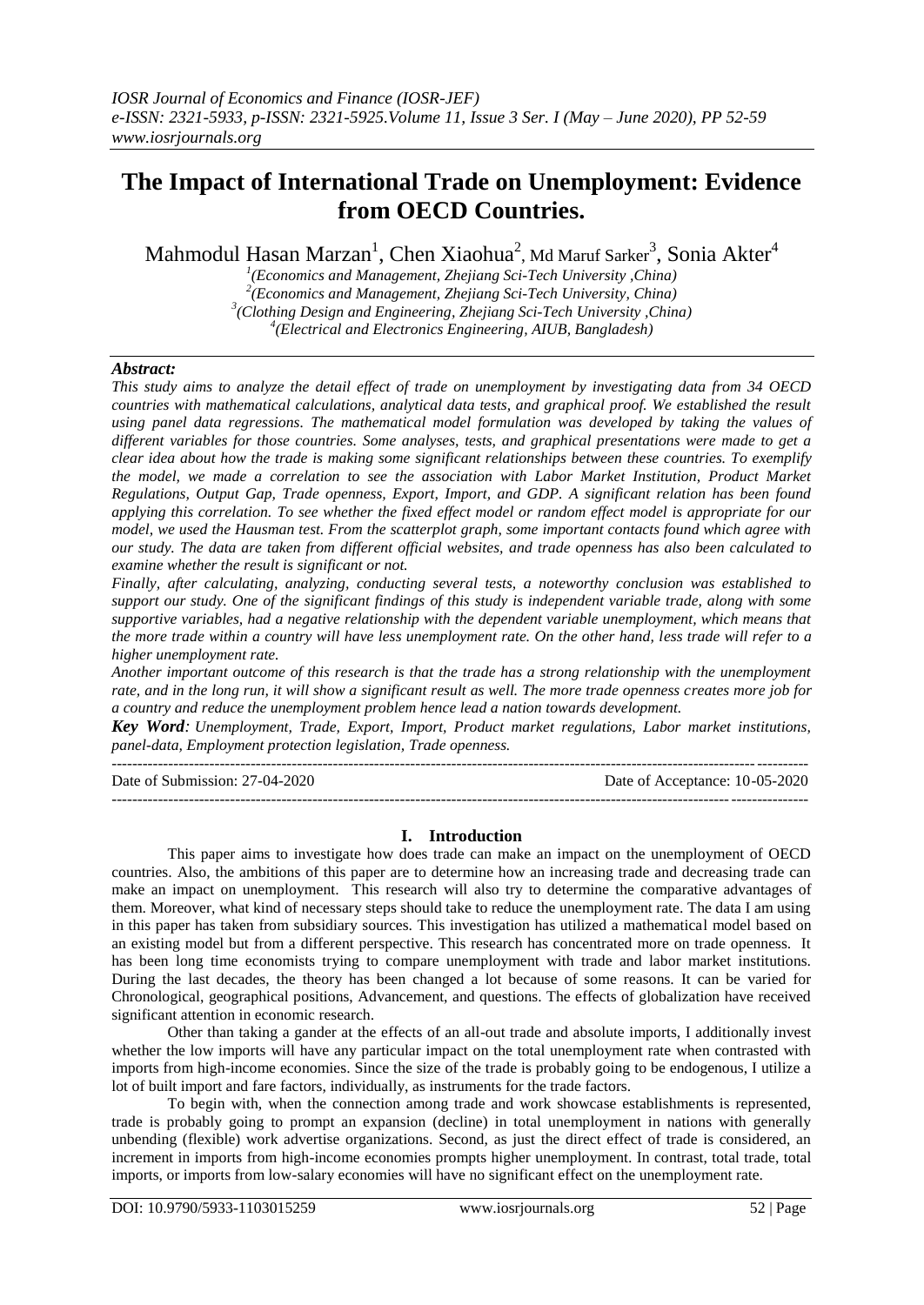The current paper by Boulhol (2008) yields a comparable soul as the current examination. He furthermore concentrates on the significance of work showcase foundations with regards to the effect of trade on unemployment. As is done in the existing research, Boulhol signifies the cooperation between work showcase organizations and trade. Besides, the current paper additionally examines if the effects of trade on total unemployment are different across sorts of exchanging accomplices by isolating imports from low-salary economies from imports from high-pay economies. Additionally, this paper utilizes trade instruments to lighten the potential endogeneity issues of the exchange factors.

## **II. Material And Methods**

Many researchers worked to find the relationship between trade and unemployment and formed lots of equations. In this study, we will explain some equations and their variables on how to calculate this relationship.

#### **Mathematical model description:**

 There is different model in the field of unemployment rate calculation, among those model, Nickellet al. (2005) model which has been presented below.

$$
U_{i,t} = \sum_{s=1}^{s} \rho_s U_{i,t-1} + \beta \cdot T_{i,t} + \lambda \cdot LMI_{i,t} + \pi \cdot PMR_{i,t} + \gamma \cdot GAP_{i,t} + v_i + v_t + \varepsilon_{i,t}
$$

Where i and t denote country and time, respectively. The dependent variable U is the standardized unemployment rate, also s is the number of lags of endogenous variables.  $LM_{i,t}$  and  $PMR_{i,t}$  defines Labor Market Institutions and Product Market Regulations respectively. Gap is the output gap,  $v_i$  is the country specific effects,  $v_t$  denotes for time effects and  $\varepsilon_{i,t}$  is an error term. We are principally interested by the estimation of  $\beta$ and expect that the impacts of LMI and PMR adjust with the proof overviewed in Bassanini and Duval (2009). This proof is mixed: Baker et al. (2004) show that those panel data information estimations need power and that unmistakable outcomes on the job of most work advertise organizations scarcely exist. There is, in any case, a developing accord that replacement rates and the tax wedge have a powerful and hypothetically reasonable impact; see Costain and Reiter (2008). They utilize summed up least squares procedures on this condition and are not especially stressed by the potential endogeneity of work or item advertise foundations. A considerable lot of the determinations studied in Bassanini and Duval (2009) compel  $p_s = 0$ 

#### **Data sources and variables:**

This section of the thesis will discuss the data. In the regression, I am going to find how does the increase in trade will affect the unemployment rate using the panel data of OECD countries over the time 2004-2018. We also arranged the annual data to five years averages, which helps the short-term fluctuations.

 The dependent variable unemployment rate is the share of the total unemployed labor force at the age of 15- 64. Most of the data are available for the OECD countries, but the rest of the country's data are quite challenging to find. For some variables, some data were missing, and we had to take the averages value for our study.

#### **Unemployment rate**

Global foundations, for example, the OECD, the World Bank, or the International Labor Organization (ILO), give favorable unemployment rates that determined after similar shows. Crosswise over different global organizations, these principles can differ. For instance, the rates distributed by the OECD or the World Bank depend on national administrative sources, while the ILO information depends on labor market overviews. The previous procedure assumes the collaboration of national factual organizations; the last is likely more qualified for creating nations.

#### **Labor Market Institutions(LMI)**

The data I used in this paper, most of them collected from the OECD data panel, and some of them collected from the World Development Indicator(WDI). All the data has been discussed in detail by Bassanini and Duval (2009). All the discussion includes Union density, employment protection legislation, average tax rates on wages, unemployment insurance, degree of corporatism, and Product market regulations. The OECD has gathered information on a full cluster of institutional factors that can be required to influence the harmonious pace of unemployment. Bassanini and Duval (2009) talk about the information in detail.

#### **Openness measure**

The trade openness usually denoted by T, and it is the summary measure of nominal imports plus exports relative to nominal GDP. It has some advantages because it is easy to measure, and it can reflect the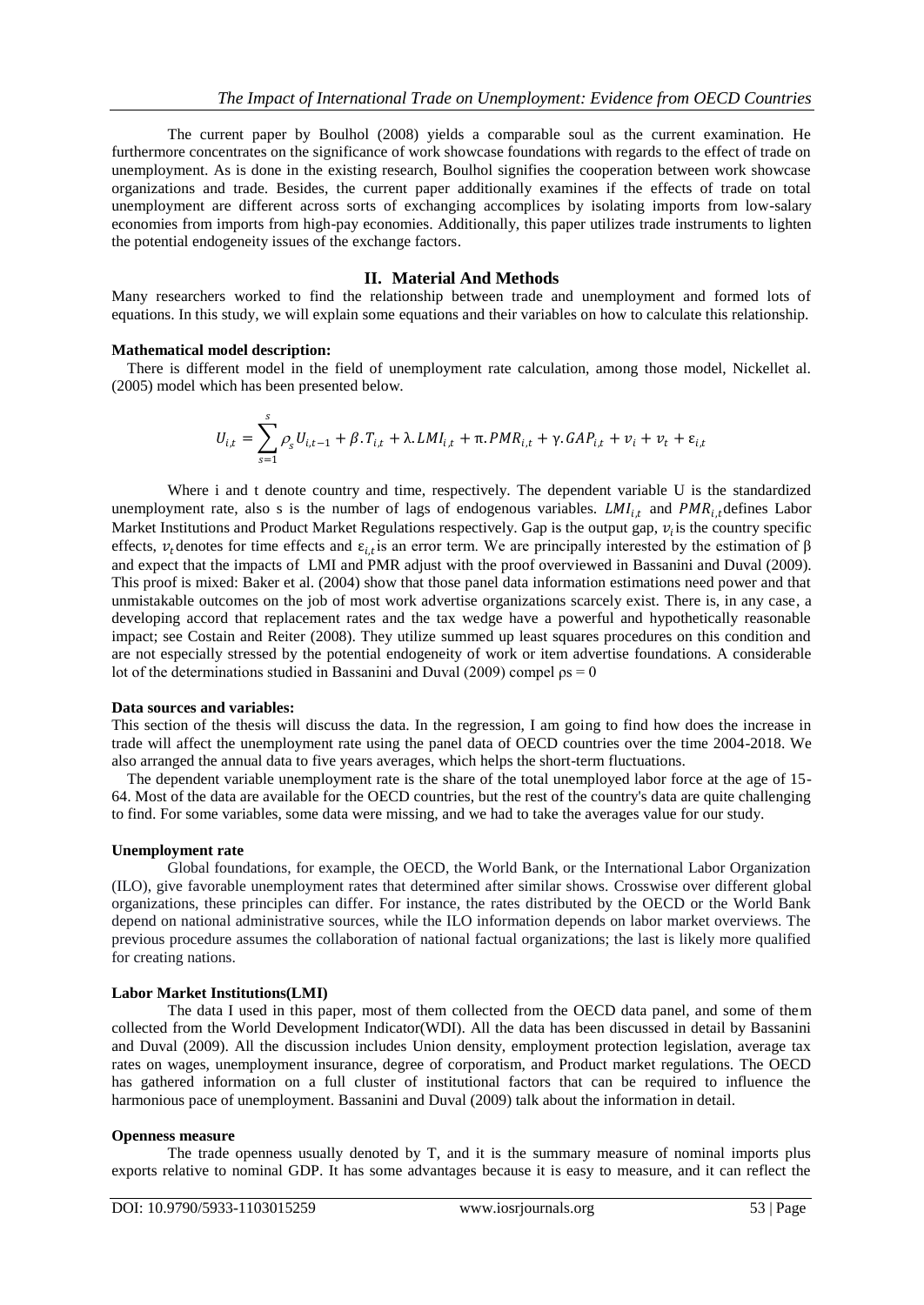actual trade of an economy to international trade. Sometimes it is difficult due to the availability of information, according to Rose (2005), membership in the trade agreements or the World Trade Organization(WTO) does not provide all the information. There are some undeniable options in contrast to the standard definition of T that might be applicable in the openness measure. To begin with, since imports and exports need not harmonize, and there might have some different effects on unemployment because rising imports and rising exports are not the same, T can redefine as nominal imports plus exports over nominal GDP. Second, Alcalá and Ciccone (2004) contend that the Balassa-Samuelson effect contorts necessary value receptiveness measures since nations with low work profitability and hence a significant amount of exchanged corresponding with non-exchanged products have artificially high degrees of transparency.

### **Product Market Regulations(PMR)**

Product market regulation (PMR) indicators are the set of indicators that measure the degree to which policies promote or suppress competition in areas of the product market where emulation is durable. The data for Product Market Regulation collected from the OECD data panel. But there was one problem with the info because the data was available only for five years gap. So, for our calculations, we had to use the average information for the rest of the years.

### **Statistical analysis**

This part of this thesis will discuss the descriptive analysis, correlations, different types of table, scatter graph, and line graph, which includes some test and represent essential data for this research. There are lots of software to do the statistical regression, but for the sake of this thesis, I had to use some software that is relatively easy to use and can get some value related to this paper. We used three software for the statistical regression and analysis part. To get a relationship among those variables, we used Microsoft Excel 2016, IBM SPSS Statistics v23.0.0, and Eviews 10 Enterprise Edition for our study.

### **III. Result**

### **Descriptive analysis:**

To compare several numeric variables side by side, we use descriptive analysis. It also summarizes the numeric variables. Table1 represents the descriptive statistics of the dependent and independent variables of the study. In this analysis, we have to remember some of the factors

- 1. The center of the data is mean, median.
- 2. How spread the information is Standard deviation or variance
- 3. The extremes of the data
- denoted as (Minimum, maximum; Outlier)

4. The pattern of the distribution, Is it symmetric or asymmetric? If the value mostly clustered, values in the "tails" of the allocation referred to as Skewness and kurtosis.

Table 1 presents the complete Descriptive analysis for different variables. It shows the descriptive statistics for the dependent and independent variables of our study where Trade openness, Labor Market Institutions, Product Market Regulations, Output Gaps are our independent variables, and unemployment is our dependent variable. It also demonstrates the observations associated with our study. Positive and negative non zero skewness values designate that the outcomes are almost normally distributed. Form the table, we can also find Std. Dev, kurtosis, and probability value of Trade Openness and Unemployment rate. This analysis made for 34 OECD countries for the year ranged from 2004 to 2018. Some of the data was missing for Labor Market Regulations; that's why the observation number is less than 510.

#### **Correlation analysis**

The correlation coefficient is used in this study to explore the type and intensity of the relationships among variables. It measures the degree of multicollinearity among all the variables of the study. The correlation test is also used to determine the most significant factors in the list of independent variables. The correlation matrix of dependent variables in this study is shown in table 2.

For discussion, we need some relationship with the variables, and table 3 shows us some correlation of control variables. As our paper is based on the Trade and unemployment rate, we are going to see the relationship between the dependent and the independent variables. We also used some control variables for the shake of our paper as a supportive variable. From the table, we can see that Trade openness, Labor Market Institution(LMI), Product Market Regulations(PMR), Output Gap, Exports, Import, and GDP has a significant relationship with unemployment. All of the variables, including the supportive variables, have negative correlations with the dependent variables except the product market regulations.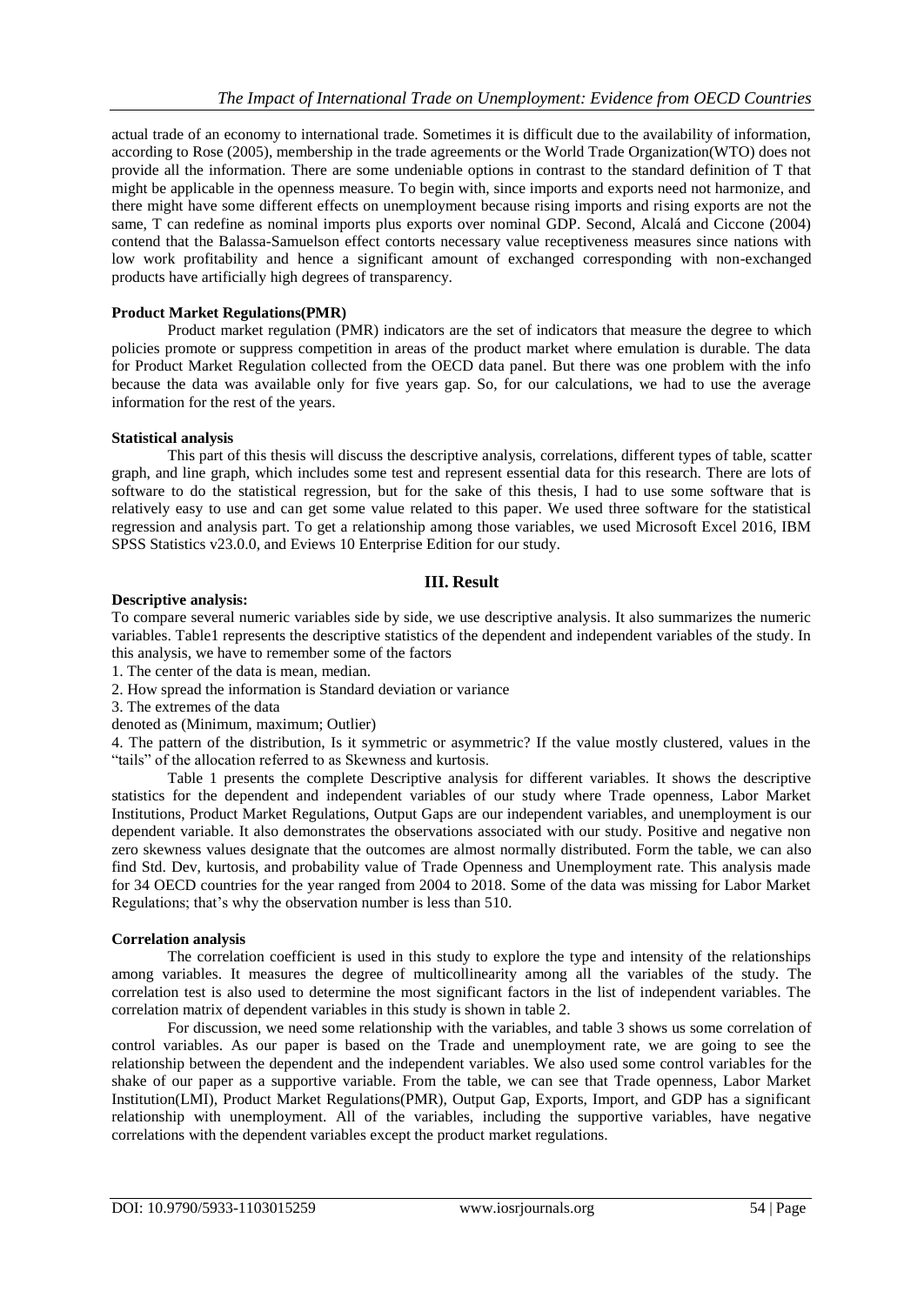|                     | <b>TRADE</b><br><b>OPENNESS</b> | LMI                   | <b>PMR</b> | <b>OUTPUT GAP</b> | <b>UNEMPLOYME</b><br><b>NT RATE</b> |
|---------------------|---------------------------------|-----------------------|------------|-------------------|-------------------------------------|
| Mean                | 125.8483                        | 6.527647              | 1.596504   | $-0.552286$       | 7.465953                            |
| Median              | 78.94236                        | 6.470000              | 1.514204   | $-0.737956$       | 6.710500                            |
| Maximum             | 1290.409                        | 9.260000              | 2.823160   | 16.35711          | 27.46600                            |
| Minimum             | 23.92236                        | 3.690000              | 0.915032   | $-14.58265$       | 2.251000                            |
| Std. Dev.           | 180.5966                        | 1.351714              | 0.348611   | 3.404142          | 4.030376                            |
| <b>Skewness</b>     | 4.648789                        | 0.080923              | 1.085168   | 0.001612          | 2.090051                            |
| Kurtosis            | 25.40000                        | $1.9234\overline{11}$ | 4.313930   | 6.369637          | 8.834268                            |
| Jarque-Bera         | 12401.32                        | 23.50724              | 136.7814   | 241.2824          | 1094.629                            |
| Probability         | 0.000000                        | 0.000008              | 0.000000   | 0.000000          | 0.000000                            |
| Sum                 | 63679.24                        | 3107.160              | 814.2168   | $-281.6661$       | 3807.636                            |
| Sum Sq. Dev.        | 16470645                        | 867.8870              | 61.85869   | 5898.384          | 8268.160                            |
| <b>Observations</b> | 506                             | 476                   | 510        | 510               | 510                                 |

# **Table no 1: Descriptive statistics.**

**Table2 Correlation analysis(Dependent variables)**

|                       | <b>Trade Openness</b>   | LMI                     | Output Gap              | <b>PMR</b>           | Unemployment<br>Rate |
|-----------------------|-------------------------|-------------------------|-------------------------|----------------------|----------------------|
| <b>Trade Openness</b> | 1                       |                         |                         |                      |                      |
| LMI                   | $-0.002648$<br>(0.9540) | 1                       |                         |                      |                      |
| Output Gap            | 0.020595<br>(0.6540)    | $-0.032695$<br>(0.4767) | 1                       |                      |                      |
| <b>PMR</b>            | $-0.088397$<br>(0.0539) | $-0.325018$<br>(0.0000) | 0.129639<br>(0.0046)    | $\mathbf{1}$         |                      |
| Unemployment<br>Rate  | $-0.097031$<br>(0.0343) | $-0.233434$<br>(0.0000) | $-0.559925$<br>(0.0000) | 0.074875<br>(0.1028) | 1                    |

# **Table1Correlation analysis(Control variables)**

|                     | <b>GDP</b> | <b>Total Export</b> | <b>Total Import</b> | Unemployment<br>Rate |
|---------------------|------------|---------------------|---------------------|----------------------|
| <b>GDP</b>          |            |                     |                     |                      |
| <b>Total Export</b> | 0.831695   |                     |                     |                      |
|                     | (0.0000)   |                     |                     |                      |
| <b>Total Import</b> | 0.939750   | 0.936638            |                     |                      |
|                     | (0.0000)   | (0.0000)            |                     |                      |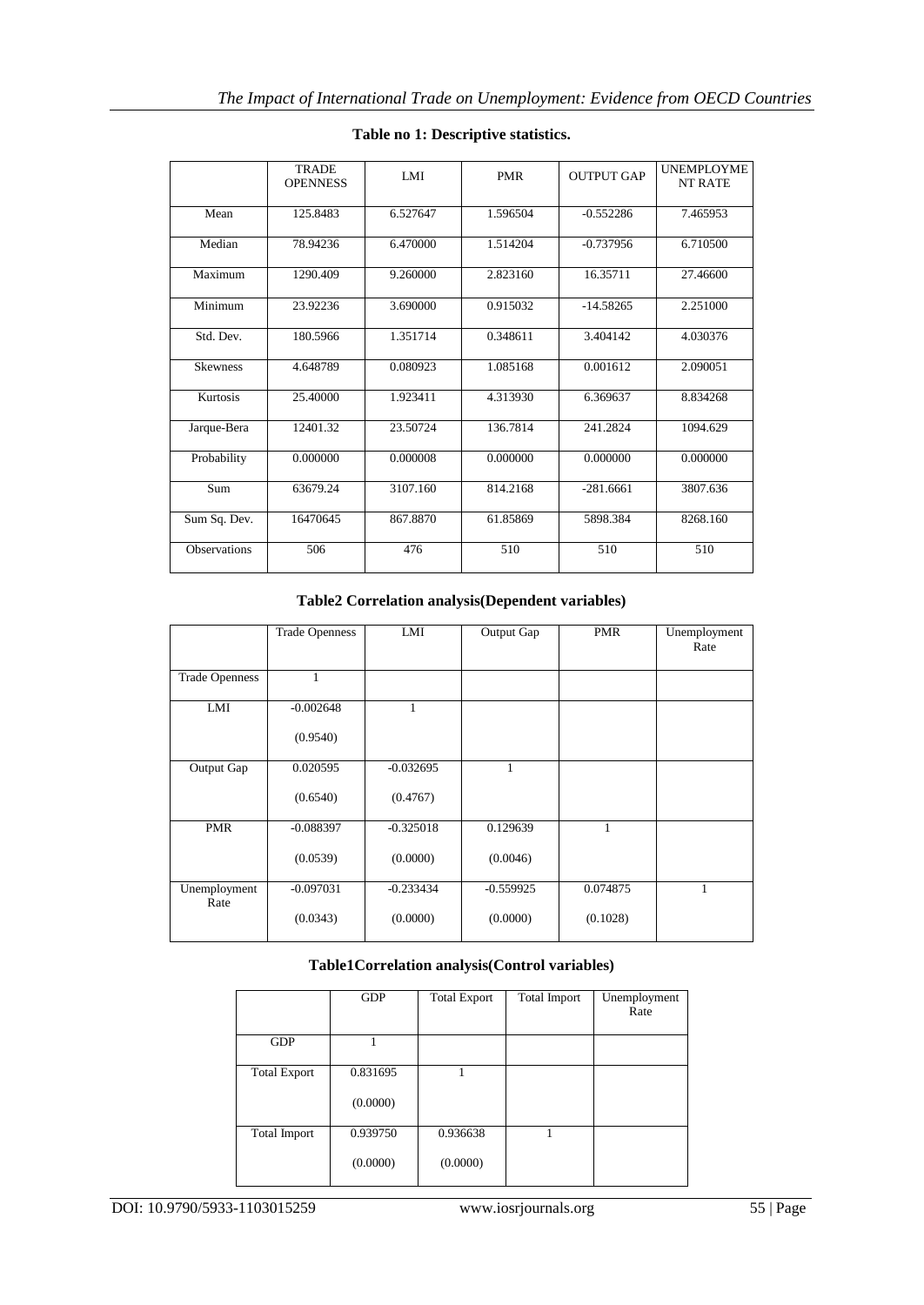| Unemployment | $-0.094939$ | $-0.156716$ | $-0.115686$ |  |
|--------------|-------------|-------------|-------------|--|
| Rate         | (0.0384)    | (0.0006)    | (0.0115)    |  |
|              |             |             |             |  |

|                        | (1)         | (2)         | (3)         | (4)         | (5)         |
|------------------------|-------------|-------------|-------------|-------------|-------------|
|                        | <b>FE</b>   | RE          | <b>FE</b>   | RE          | <b>GMM</b>  |
| Total trade            |             |             | $-0.003***$ | $-0.0001**$ | $-0.001***$ |
| openness               |             |             | (0.0339)    | (0.9425)    | (0.0317)    |
| Wage<br>Distortion     | $0.123***$  | $0.113***$  | $-403***$   | $-0.193***$ | $-0.023***$ |
|                        | (0.039)     | (0.028)     | (0.0029)    | (0.0266)    | (0.6387)    |
| <b>EPL</b>             | $-0.598$    | $-.642$     | $-6.801***$ | $-0.926***$ | $0.625***$  |
|                        | (1.156)     | (0.541)     | (0000)      | (0.1936)    | (0.1299)    |
| Union density          | 0.367       | $-0.007$    | $0.383***$  | $-0.25***$  | $-0.022***$ |
|                        | (0.034)     | (0.029)     | (0000)      | (0.4230)    | (0.1854)    |
|                        |             |             |             |             |             |
| Output gap             | $-0.588***$ | $-0.661***$ | $-0.575***$ | $-0.580***$ | $-0.681***$ |
|                        | (0.079)     | (0.115)     | (0000)      | (0000)      | (0000)      |
| R-squared              | .573        | .547        | 0.834       | 0.533       | 0.391607    |
| Adjusted R-<br>squared | .215        | 0.351       | 0.820       | 0.529       | 0.386384    |
| Hausman                |             | 0.633       |             | 0.0137      |             |

# **Table 4Benchmark regressions: OECD panel**

From table 4, we can study the panel regressions of 34 OECD countries where the unemployment rate is the dependent variables aged from 15-64. These data have been taken from 2004-2018. Columns (1) and (2) show the regressions as followed by Bassanini and Dubal. The first column treats the country effect as fixed, and the second column addresses the country effect as random. Hausman test decide which test is preferred; in every case, we can see that the random effect(RE) model is preferred over the fixed effect(FE) model.

From the table, we can also see that the employment protection legislation(EPL) and the output gap have a negative association with the dependent variables unemployment rate, which encourage more job creations. However, the effect is not statistically significant. Again we don't find any vital role in the degree of union density. The degree of wage distortion(sum of replacement rate and the average tax on wage) has a positive relationship with the unemployment rate, and statistically significant, which means if the wage distortion increases, then the unemployment will also increase. So the wage distortion is the most important result of these regressions. The models explain the country's effects yields an R square at 63%.

Column (3) and (4) include the real openness measure into the fixed and random effect models. Again, the Hausman test will decide which test will be appropriate for our model. In every case, the fixed effect(FE) model is preferred over the random effect(RE) model. From table 2, we find that trade openness has a negative relationship whit the dependent variable unemployment rate, and it has a significant relationship with it. We found a negative correlation with the wage distortion, maybe for some limitation of data. Employment protection legislation(EPL) and the output gap has a negative relationship with the unemployment rate. That means if the employment protection legislation and the output gap increase, then the unemployment rate will decrease, and if it declines, the unemployment rate will increases.Column (5) shows the generalized method of moments(GMM).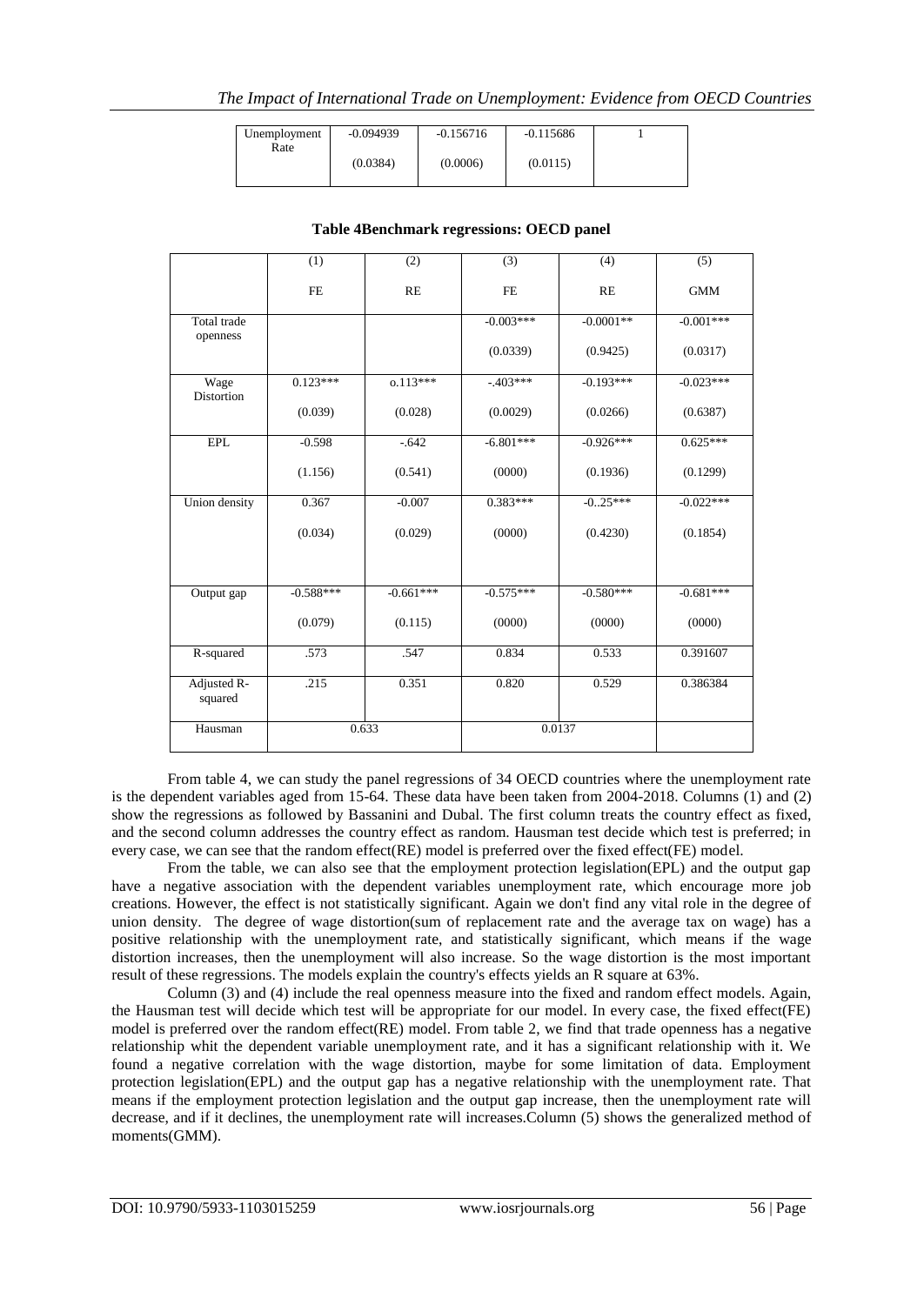From the table, we found that trade openness has a significant and adverse relationship with the dependent variable. Employment protection legislation and union density doesn't have a meaningful relationship. The output gap has a substantial and adverse relationship with the unemployment rate

| Variable                        | Coefficient | Std. Error | t-Statistic | Prob.  |
|---------------------------------|-------------|------------|-------------|--------|
|                                 |             |            |             |        |
| C                               | 10.53025    | 1.214403   | 8.671137    | 0.0000 |
|                                 |             |            |             |        |
| <b>TRADE</b><br><b>OPENNESS</b> | $-0.001741$ | 0.000808   | $-2.154533$ | 0.0317 |
|                                 |             |            |             |        |
| LMI                             | $-0.667617$ | 0.114890   | $-5.810903$ | 0.0000 |
|                                 |             |            |             |        |
| <b>PMR</b>                      | 0.739854    | 0.444906   | 1.662942    | 0.0970 |
|                                 |             |            |             |        |
|                                 |             |            |             |        |
| <b>OUTPUT GAP</b>               | $-0.681297$ | 0.042834   | $-15.90562$ | 0.0000 |

|  | Table 2Generalized Method of Moments(GMM) |  |
|--|-------------------------------------------|--|
|  |                                           |  |

| R-squared          | 0.391607 | Mean dependent var | 7.544667 |
|--------------------|----------|--------------------|----------|
| Adjusted R-squared | 0.386384 | S.D. dependent var | 4.052847 |
| S.E. of regression | 3.174742 | Sum squared resid  | 4696.807 |
| Durbin-Watson stat | 0.154993 | J-statistic        | 7.49E-24 |
| Instrument rank    |          |                    |          |

This study uses GMM estimation as a statistical tool to estimate the relationship between the dependent and independent variables the identify the key determinants of unemployment. Table 5 shows some significant relationship with our dependent and independent variables. Unemployment rate is our dependent variables and trade openness, Labor Market Institutions, Product Market Regulations and output Gap are our independent variables. From the above Table, we can see that Trade openness, Labor Market Institutions and Output gap has some significant relationship with dependent variable unemployment rate. Also they have negative relationships with the dependent variable unemployment rate, that means if one variables decreases the other variables will increase. The value for Product Market Regulations is not significant, it may be due to the lack of the data collection. For Product Market Regulation there was some missing data for several years and we had taken the mean value for that missing years. This might be the main reason behind this. Also, we can see the R squared and adjusted R square values from the table.

After finding all of the result, we can also estimate the equation-

Estimation of Equation:

UNEMPLOYMENT RATE =  $C(1) + C(2)$ \*TRADE OPENNESS +  $C(3)$ \*LMI +  $C(4)$ \*PMR +  $C(5)$ \*OUTPUT GAP

Substituted Coefficients:

 $UNEMPLOYMENT$  RATE =  $10.5302527832$  -  $0.00174075304614*TRADE$  OPENNESS 0.667617412701\*LMI + 0.739853746983\*PMR - 0.681297317158\*OUTPUT GAP

|        | Value   | Asymptotic<br>Standardized<br>Error <sup>a</sup> | Approximate $T^b$ | Approximate<br>Significance |
|--------|---------|--------------------------------------------------|-------------------|-----------------------------|
| Lambda | .163    | .016                                             | 8.985             | .000                        |
| Gamma  | $-.028$ | .058                                             | $-489$            | .625                        |

We estimated the value of Lambda and Gamma in the effect of LMI and PMR as followed by Bassanini and Duval (2009). Again, from Baker et al (2004) showed that panel data estimations has some lack. According to Costain and Reiter (2008) tax wedge have some sensible effect. The above table shows the value of Lambda and Gamma where there is positive value of Lambda but the value of Gamma is negative. We can also see the significant level of Lambda and Gamma .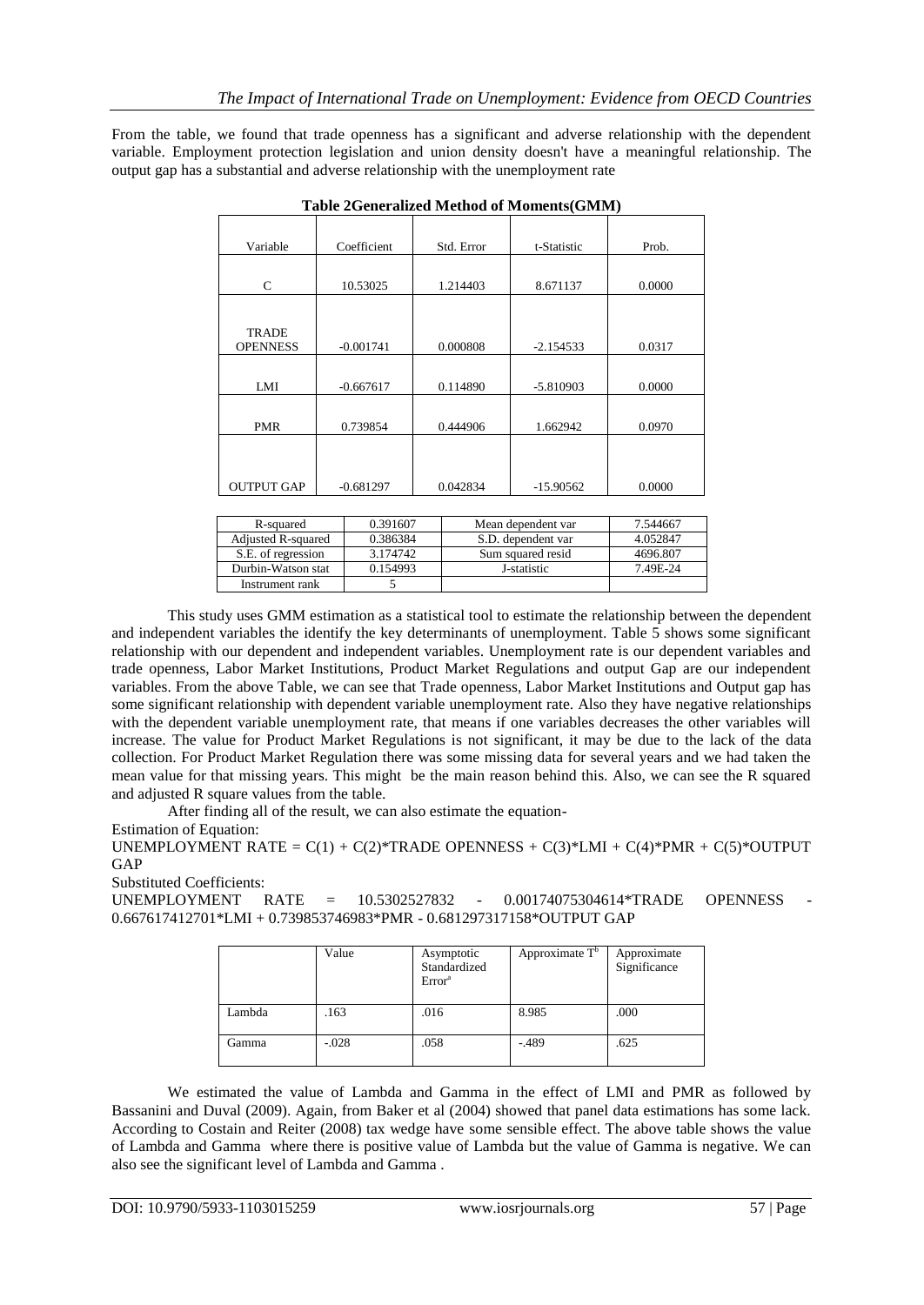#### **IV. Discussion**

The focal point that aimed at this work was ascribed to the fact that how does the Trade for 34 OECD countries is affecting the unemployment rate.

Secondly, to get a clear idea about the relationship between Trade and unemployment, we have studied a huge amount of related literature to this field for these 34 OECD countries. In addition to that, the interaction between Trade and Labor Market Institutions and Unemployment, Trade and inequality, and Trade and working conditions also have studied thoroughly to calculate the unemployment rate, which bears a focal contribution to this study.

Moreover, an equation and formulation was utilized based on Nickellet al. (2005), to propose new calculation method, where trade openness, Product Market Regulations, Labor Market Regulation, Output Gap were used to calculate the unemployment rate. A short description also has been presented about the working principle of the equation.

In this study, a depth data analysis was established to represent the scholastic relationship about the different variables making an impact on the unemployment rate with some significant results. Different types of data analysis software such as IBM SPSS v23.0.0, MICROSOFT EXCEL 2016, EVIEWS Statistics 10 Enterprise Edition were used in this part..

The data analysis section includes Descriptive analysis, Hausman test, regression analysis, GMM (Generalized Method of Moments), and correlation analysis, which included in this study gave us significant output to report the result.With the help of those results, we were able to conclude how Trade made an impact on unemployment.

At the time of doing those things, we had to face some difficulties. For example, to calculate the unemployment rate and trade openness, lots of variables were used, a massive number of data were required for each country. Several official websites were searched for collecting data. This task was more cumbersome when all the data were collected for 34 countries. Some data was missing for some of the variables, and we had to take help from the reference paper to get those values. All the data we used in this paper were collected from some of the official websites; the most popular sites we used in this study were from the OECD data panel and the International Labor Organization. We also used Fraser data for some of the variables.

### **V. Conclusion**

Trade and unemployment are closely related to each other. This study aims to examine the in-depth relationship of Trade on unemployment by investigating data from 34 OECD countries with mathematical calculations and analytical data tests. This paper establishes an empirical conclusion: the impact of Trade has a negative relationship with unemployment. Again, in most of our regression, we got some essential links for beneficial effects.

We analyzed a panel regression of unemployment for the OECD countries. In some cases, we had to equalize our data to control the business cycle effect. We had to deal with the endogeneity problem of trade openness, as followed by Frankel and Romer (1999). The ratio of exports plus imports over GDP for the trade openness affects unemployment through the factor productivity.

Again, there is satisfactory evidence that trade openness causes lower unemployment. A different set of practices has identified in this study, which has an inverse relationship for Trade and unemployment. We made the correlation of unemployment with various variables, and that shows some correlation with unemployment. From the association, we find that unemployment has a significant relationship with Labor Market Institutions, output gap, and it has a negative relationship with each of them. To see if there is any relationship with the control variables, we made the correlations with the control variables and got some significant negative association with the unemployment rate.

One of the essential findings reveals that independent variable Trade, along with some supportive variables, had a negative relationship with the dependent variable unemployment, which implies that the increase of Trade within a country will result in less unemployment rate. On the other hand, less Trade will refer to a higher unemployment rate.

Another significant outcome of this research is that Trade has a strong relationship with the unemployment rate, and in the long run, it will show a considerable result as well. The more trade openness creates more job for a country and reduce the unemployment problem hence lead a nation towards development.

Finally, we focused on trade liberalization and the unemployment rate. The findings of the result show the negative effect of trade liberalization and the unemployment rate. Almost all the primary and secondary objectives of this study have been fulfilled, and it is hoped that the findings of this study could be beneficial for the researcher and practitioners.